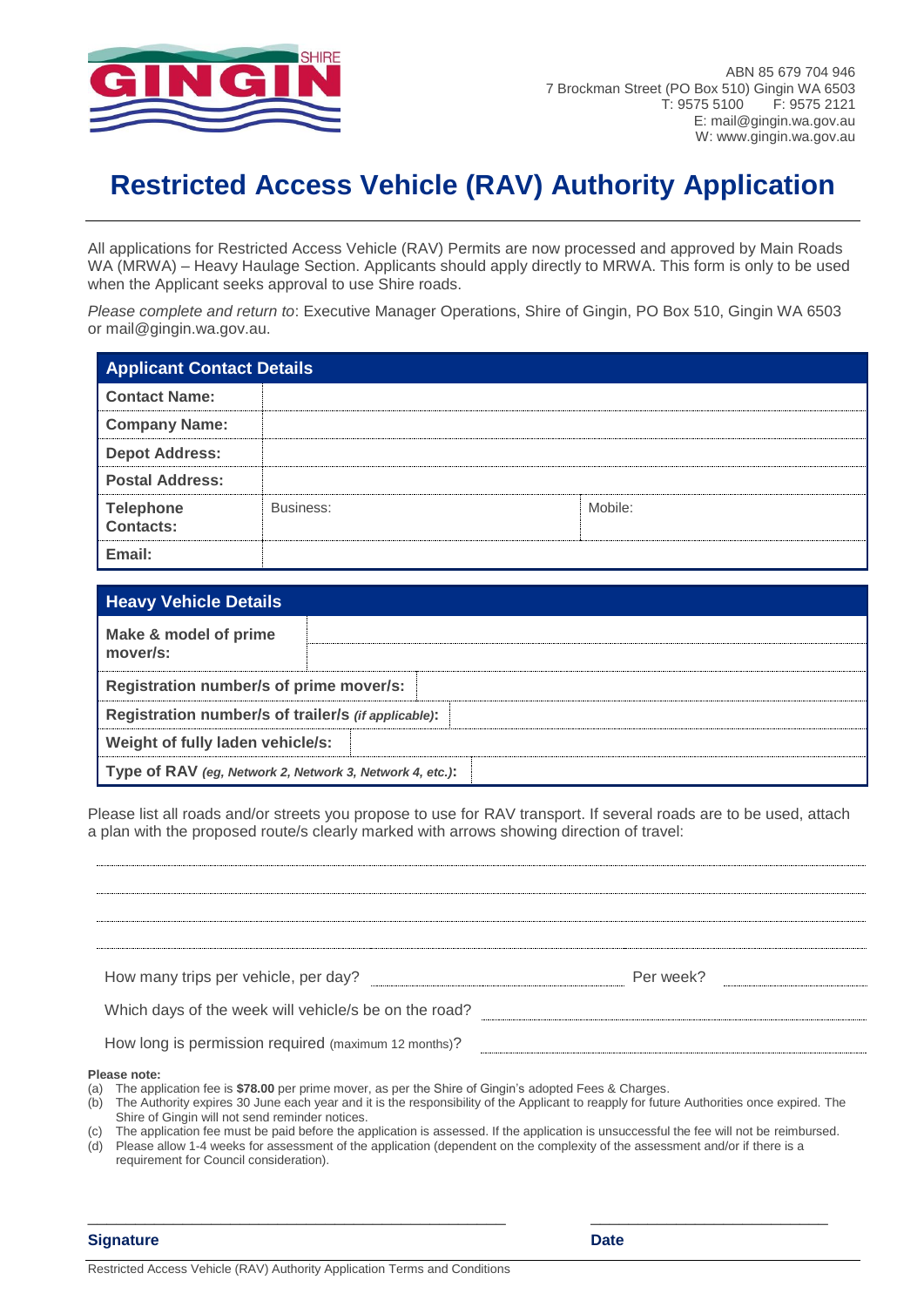

## **Restricted Access Vehicle (RAV) Authority Application Fee Payment Form**

| <b>Credit / Debit Card Details</b> |    |
|------------------------------------|----|
| Name on Card:                      |    |
| <b>Card Number:</b>                |    |
| <b>Expiry Date:</b>                |    |
| CCV:                               |    |
| Amount:                            | \$ |
| <b>Cardholder Signature:</b>       |    |

*Please complete and return to*: Executive Manager Operations, Shire of Gingin, PO Box 510, Gingin WA 6503 or mail@gingin.wa.gov.au.

| <b>Office Use Only</b>            |  |
|-----------------------------------|--|
| <b>Business Name:</b>             |  |
| Vehicle Registration<br>Number/s: |  |
|                                   |  |
|                                   |  |
| Total Amount Paid: \$             |  |
|                                   |  |
| Receipt No:                       |  |
| Date Processed:                   |  |
| Authorising Officer:              |  |
|                                   |  |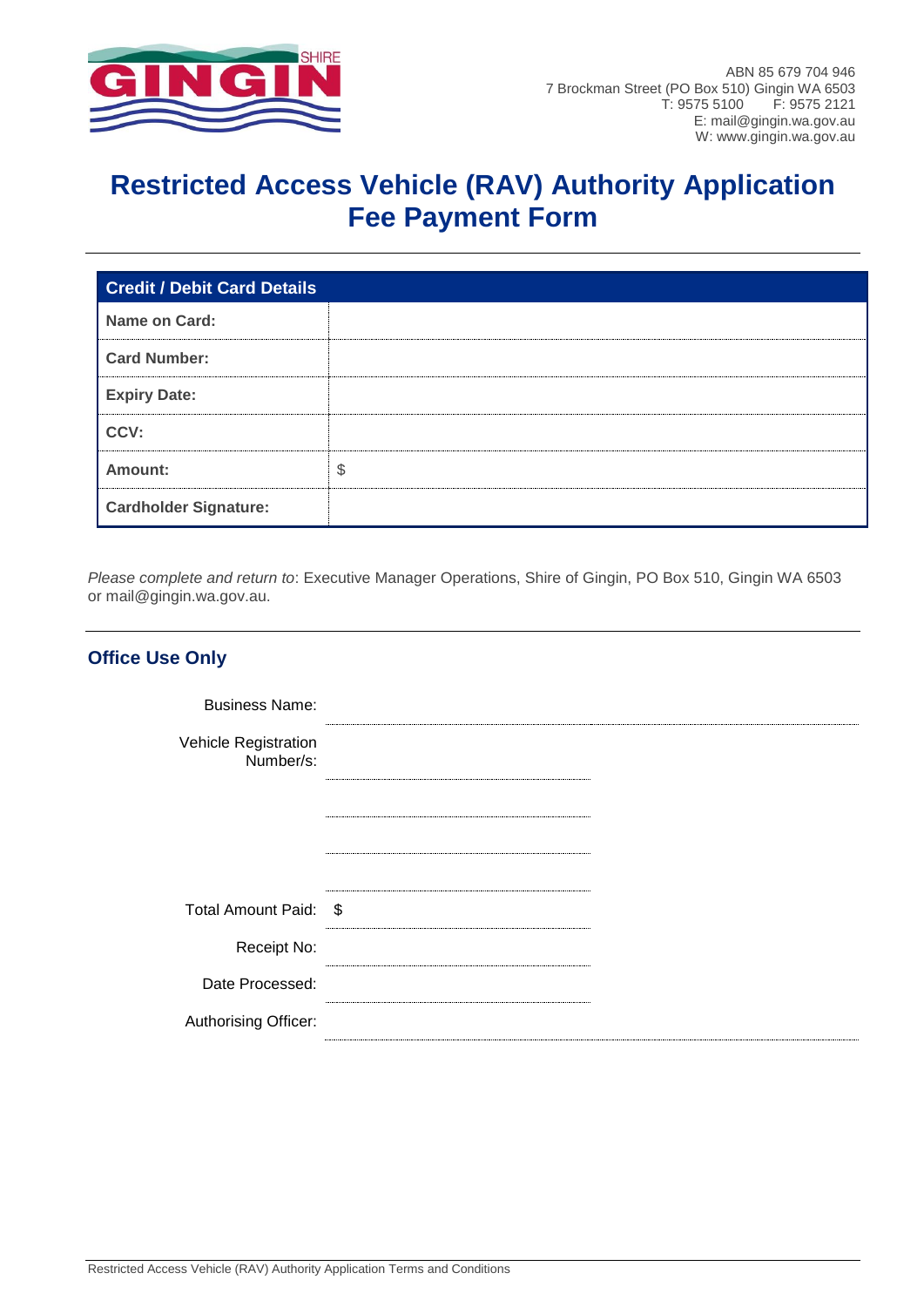

## **Restricted Access Vehicle (RAV) Authority Terms & Conditions**

**The following information is** provided to assist with enquiries relating to heavy haulage on Shire of Gingin roads.

## **Background**

Main Roads WA (MRWA) reviewed its Heavy Vehicle Permit Application process with new Extra Mass Vehicle arrangements taking effect from 28 March 2008.

The application process involves each shire providing MRWA with a list of Approved Restricted Access Vehicle (RAV) Routes with standard conditions, which is then integrated into the RAV Permit Networks. MRWA will then be responsible for administering all applications and approvals, thus removing individual application processing at the local government level.

Roads not on the RAV Network require Shire approval before MRWA will issue the permits. Applications must be on the RAV Authority Application Form available from the Shire (see attached).

MRWA has given a written confirmation that all violations of permit conditions will be investigated immediately.

The Executive Manager Operations advises MRWA of the Shire's RAV Haulage Routes and conditions to be imposed on all applications seeking approval to use the Shire's heavy haulage routes. Shire conditions do not apply to main roads in the Shire, being Brand Highway and Indian Ocean Drive.

## **Reporting of Infringements**

Reporting of infringement of the Shire's conditions by RAVs, citing the registration number of the vehicle, should be made to:

- Heavy Vehicle Operations, Main Roads WA on (08) 9311 8450; or
- Heavy Haulage Section, Department of Planning on (08) 9791 2221; or
- Shire of Gingin Police on (08) 9575 5600.

If you are unable to contact the above offices, you may contact the Shire's Operations Department on (08) 9575 2211.

## **Heavy Vehicle Authority Conditions**

### *Definitions*

(a) The term "Applicant" shall mean the owner/operator of the vehicle to which the application refers.

- (b) The term "truck" shall mean a Restricted Access Vehicle (RAV) Authority vehicle (over 42.5 tonnes gross mass or over 19m in total length); and
- (c) The term "Approved Extra Mass Vehicle Haulage Routes" refers to those roads approved for Heavy Haulage (Restricted Access Vehicles) by the Shire, and for which application can be referred to MRWA with standard conditions by the Chief Executive Officer.

The following conditions (but not limited to) are applicable to all RAV applications:

### *1 School Bus Conditions*

1.1 If applicable, no RAVs are to travel on school bus routes during school bus times. The Applicant must contact the relevant school (Gingin or Lancelin) directly for school bus timetables.

### *2 General Conditions*

- 2.1 Compliance with the Shire of Gingin Council Policy 7.6 pertaining to *Road Transport Heavy Vehicle Combinations* as quoted on the Authority at all times. Non-compliance may result in the Shire, at its discretion, requesting MRWA to withdraw the RAV Authority.
	- 2.2 The Applicant shall observe, at all times, all provisions contained in the *Road Traffic Act and Regulations*, the *Local Government Act 1994,* and all Local Laws.
- 2.3 Approval is granted for cartage during sunrise to sunset hours 7.00am to 6.00pm, whichever is shorter, Monday to Friday, excluding weekends and public holidays.
- 2.4 Trucks are restricted to a maximum speed of 80kph on Shire roads at all times, unless a lesser speed limit is recommended to MRWA for reasons of safety.
- 2.5 Entries to properties being serviced by the Applicant must be constructed for sight distance and width standards to Shire's satisfaction for safety, to prevent road base or earth spill onto sealed surfaces and damage to sealed edges and road verges. Approval may be withdrawn if damage occurs and is not closed or repaired to the satisfaction of the Executive Manager Operations.